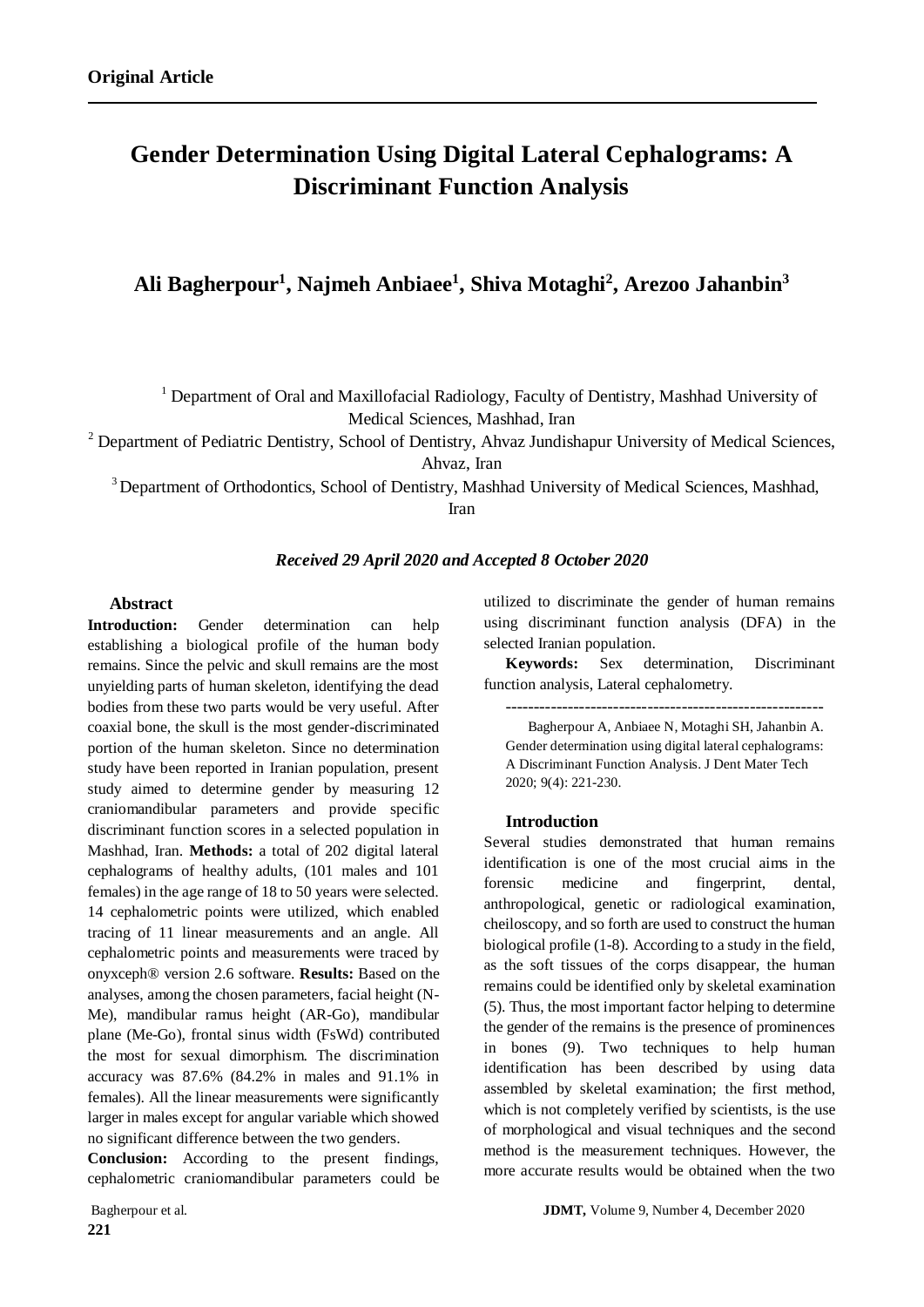methods are combined (10, 11). Based on other studies, metric examinations are quantitative and current researchers are using this method more and more with direct measurements and biostatic advances (12, 13). However, several factors could provide dissimilar results in different populations; for instance, different environmental factors in different geographical areas and bio-differences (2, 9). Therefore, skeletal sex studies should be conducted in different ethnic and racial populations (14).

In addition, talus, humerus, femur, scapula, and methacarpal bones can be utilized in anthropology and forensic identification (15). So far, studies of pelvic bone have been widely used for gender indentification. However, weakness and fragility, complex shape, and detachment of its components makes its difficult to find an intact pelvic bone; consequently, using the skull would be more practical in this respect (12, 16-18).

Also, some studies have demonstrated that teeth, especially mandibular canines, due to strong anatomical structures, can be very helpful in forensics (19-22)

### *Studies on the sex determination by scalp or mandibular bones*

It is widely accepted that the mandibular bone is one of the strongest and most diverse bones after the skull and pelvic bone ; therefore, it could be very helpful in identifying human remains (2). However, most previous studies have focused on the cranial features and a few have used craniomandibular parameters (23).

#### *Using the skull radiographs*

According to some studies, radiographic identification is a great tool in this area. Therefore, pre-mortem radiographs taken clinically and post-mortem radiographs are required for identification(1-12, 24). Skull radiographs can be helpful in differentiating gender in 80 to 100% of cases (2, 23). As a result, radiography is a simple and cost-effective way to determine sex in comparison to other methods such as histology and biochemistry (25). In addition, lateral and anterior posterior cephalometric radiographs of the skull are very helpful due to the large number of points for comparison (2, 23).

Poongodi et al. and Bhardwaj et al. studied sex determination and achieved good results using panoramic images (25, 26). Moreover, Uthman AT et al. determined the sex of unknown corpses using spiral CT images of the frontal sinuses and other skull measurements (1).

# *Studies done by lateral cephalograms and posterolateral radiographs*

Naikmasur VG et al. conducted a study on the Tibetan immigrants and the South Indian population. They concluded that among the 11 selected cephalometric landmarks, Bizygomatic width, Ramus height, and face depth were the most important factors in sexual dimorphism (2). Moreover, Patil KR et al.'s study aimed to obtain a discriminant function for sex determination and estimation of the height and size of individuals using lateral cranial cephalometric radiographs in a homogeneous population in India. The researchers found that the discriminant function obtained from the 10 cephalometric variables correctly led to the sex determination in 99% of cases (23).

In another study, Naikmasur et al. (2010) studied lateral cephalometric and PA images and concluded that among the 11 selected cephalometric landmarks, Bizygomatic width, Ramus height, and facial depth had the most important role in sexual dimorphism (2). Finally, Patil and Mody investigated 150 lateral cephalograms and concluded that differential analysis using 10 cephalometric variables had 99% validity in sex determination  $(23)$ .

#### **Materials and Methods**

This study evaluated digital lateral cephalograms of patients referred to one of the private maxillofacial Radiology Clinics (Mashhad, Iran) for their therapeutic purposes. Therefore, a total of 202 lateral cephalograms was selected for the study. 101 radiographic samples were taken from females and 101 from males aged between 18 to 50 years. Since the purpose of this study was to determine gender in forensic medicine, and in most cases it is not possible to estimate the age of a skeleton or body that does not have a recognizable gender age grouping was not performed.

Radiographs with clear cephalometric landmarks and the head in the NHP status when taking the image were selected for the study. Exclusion criteria were any visible skeletal abnormalities in the radiographic images. These patients also had no symptoms such as skeletal abnormalities, previous orthognathic surgery, and trauma in their lateral cephalometric radiographs. Finally, samples with bilateral frontal sinus aplasia were excluded.

It should be mentioned that this study did not consider skeletal classification because the indices associated with mandible and maxilla were used separately. Therefore, all patients were participated in the study. All digital lateral cephalograms were made by Planmeca EC 2003 in one clinic.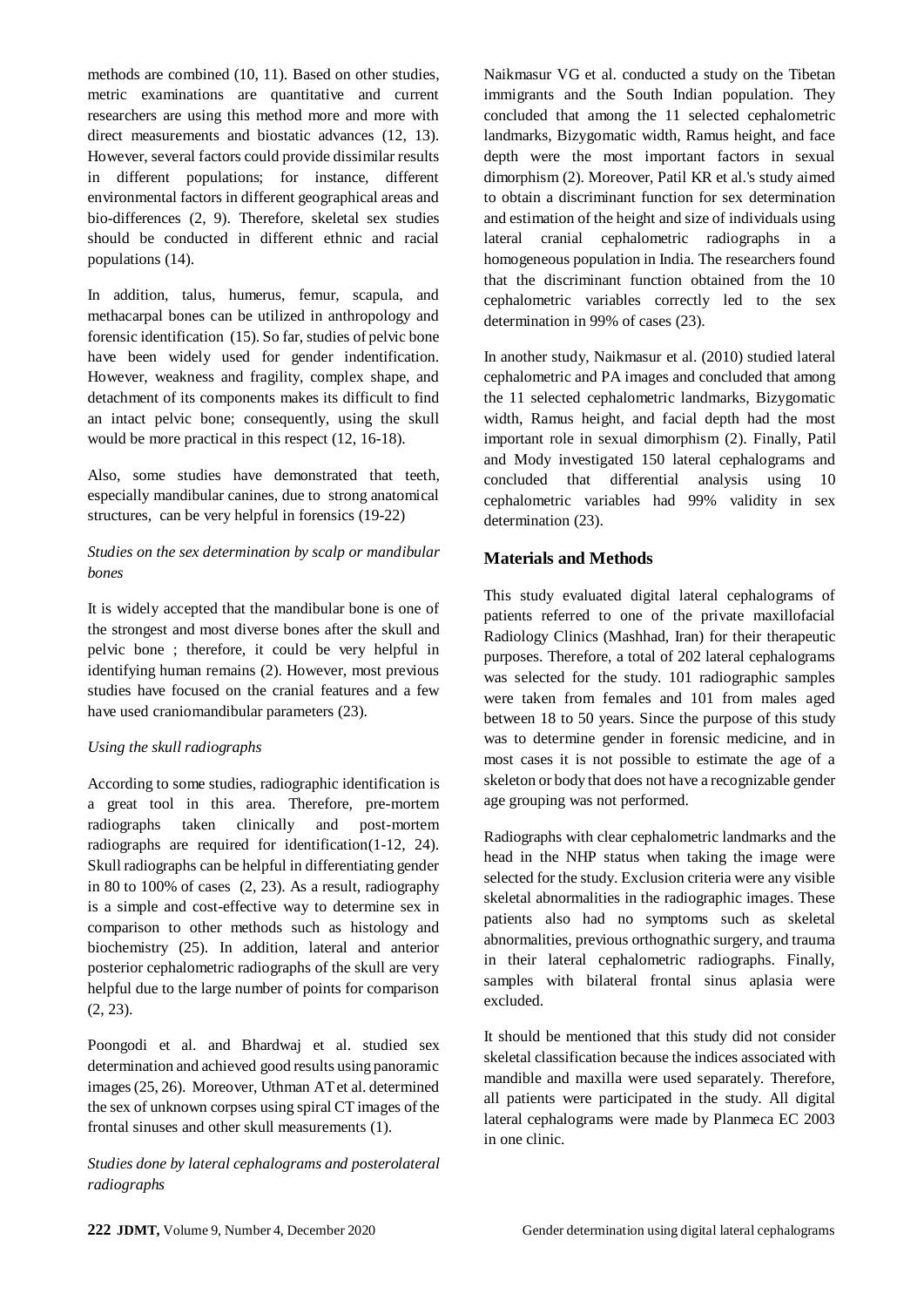Several craniomandibular variables were measured as suggested by Iscan and Steyn (27). This objective procedure was performed by a student under the supervision of an orthodontist and a radiologist with onyxceph®2.6 software that is a dental imaging software with a precision of one-tenth of a mm. OnyxCeph is an image processing software that examines the visual purposes of VTO treatment (visualized treatment objective) (Figure 1). There are some pre-designed analyses in this software, which are practical especially in orthodontics and surgery. Since our study required analysis other than those available in the software, it was necessary to prepare the analysis specific to our study. There is a scaled ruler in the cephalogram image that is used for calibration. At first we entered 10 mm on the cephalogram ruler and then we selected 10 mm in the calibration option in the software menu.

Linear indices in millimeters (mm) and angles in degrees (°) were shown at the right bottom of the screen. Variable measurements were performed by a calibrated operator, and the values were entered in the Microsoft Excel after completing the measurement of all 202 cephalometers. The age and sex of radiographs were clear.

Therefore, 14 cephalometric points were identified on the radiographs and consequently 11 longitudinal and 1 angular indices were obtained (Tables I) and (Tables II). Finally, the line between the two images was taken into account in cases where the binary image was created. (Figure 2)

PASW18 statistical software was used to perform data discrimination, mean comparison of linear indices, and discriminant function analysis. The significance level was also considered to be 5%.

| Indicator point  | Definition                                                                                           |  |  |  |  |
|------------------|------------------------------------------------------------------------------------------------------|--|--|--|--|
| Nasion (N)       | The anterior point of the intersection between the nasal and frontal bone.                           |  |  |  |  |
|                  | Nasion is known as the point of contact between the face and the cranium.                            |  |  |  |  |
| Anterior nasal   | The anterior point is of the maxilla and arises from the anterior extension of the palate.           |  |  |  |  |
| spine (ANS)      |                                                                                                      |  |  |  |  |
| Posterior nasal  | It is a single point that shows the posterior border of the hard palate in the midline and is at the |  |  |  |  |
| spine (PNS)      | posterior junction of the palate bones.                                                              |  |  |  |  |
| Menton (Me)      | The lowest point in the lowest edge of the symphysis.                                                |  |  |  |  |
| Infradental (Id) | The most anterior point of the alveolar process of mandibular bone.                                  |  |  |  |  |
| Articular (Ar)   | Junction of the posterior edge of mandibular ramus and the posterior surface of the basal portion    |  |  |  |  |
|                  | of occipital bone.                                                                                   |  |  |  |  |
| Gonion (Go)      | Located at the junction of the posterior edge of the ramus and the inferior edge at the mandibular   |  |  |  |  |
|                  | angle. It is geometrically obtained by drawing a bisector between the posterior ramus and            |  |  |  |  |
|                  | inferior plane of mandible.                                                                          |  |  |  |  |
| V <sub>1</sub>   | Uppermost point of frontal sinus.                                                                    |  |  |  |  |
| V <sub>2</sub>   | Lowermost point of frontal sinus.                                                                    |  |  |  |  |
| W1               | The left point located on the line perpendicular to $v1-v2$ .                                        |  |  |  |  |
| W <sub>2</sub>   | The right point located on the line perpendicular to $v1-v2$ .                                       |  |  |  |  |
| Sella (s)        | It is at the center of Sala Torsica (pituitary gland).                                               |  |  |  |  |
| Condylion        | The rearmost and uppermost point of the condyle.                                                     |  |  |  |  |
| (condyl)         |                                                                                                      |  |  |  |  |
| Gnathion (Gn)    | The most inferior and anterior point on the mandibular symphysis.                                    |  |  |  |  |

Table I: Landmarks and their definitions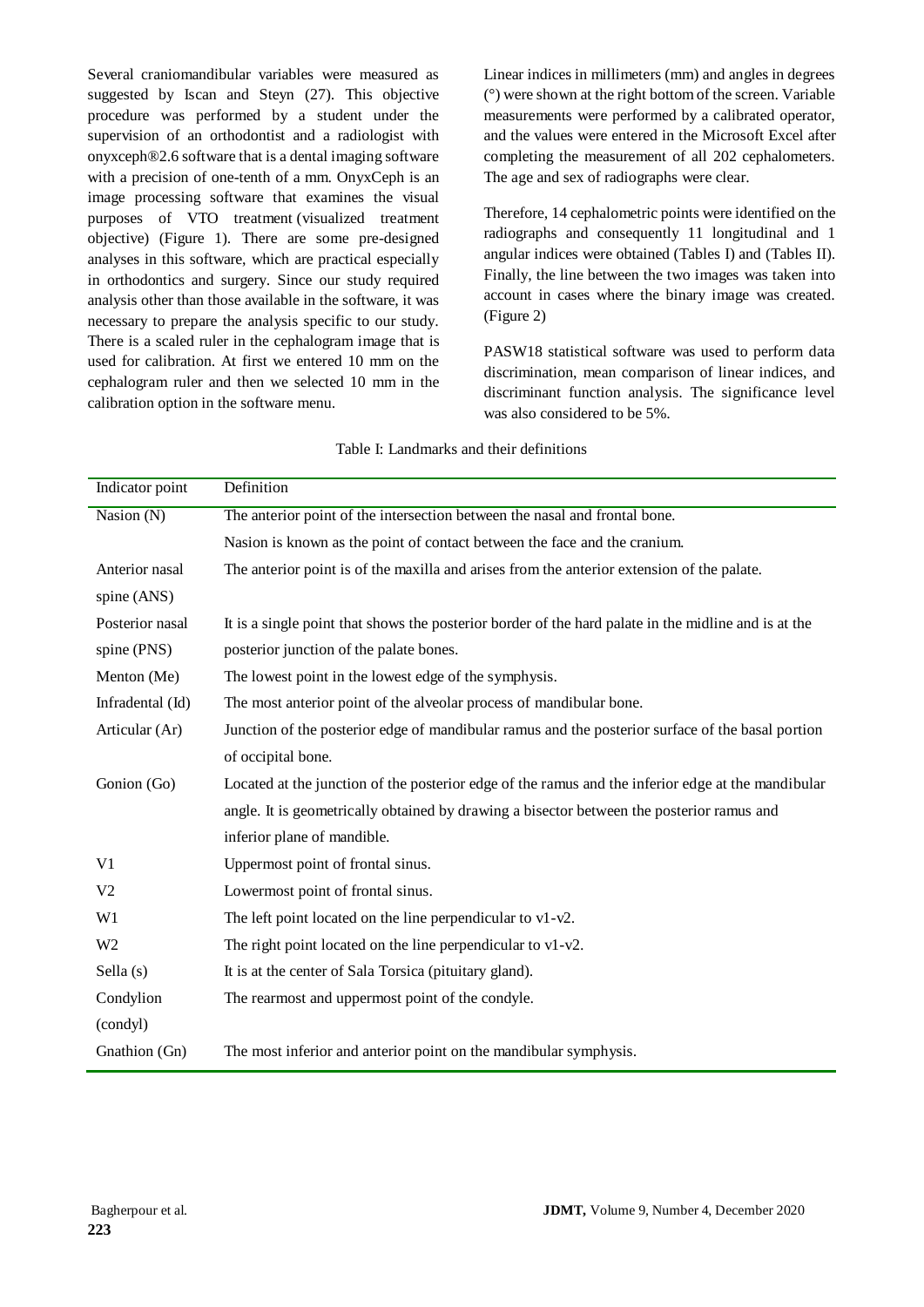| Variables            | Definitions                                                                              |
|----------------------|------------------------------------------------------------------------------------------|
| Linear               |                                                                                          |
| N-ANS plan           | Anterior-superior facial height                                                          |
| N-Me plan            | Anterior facial height                                                                   |
| ANS-Me plan          | Anterior-inferior facial height                                                          |
| Id-Me plan           | Mandibular symphysis height                                                              |
| Ar-Go plan           | Mandibular ramus height                                                                  |
| Me-Go plan           | Mandibular plan                                                                          |
| FsHT                 | Frontal sinus height                                                                     |
| FsWd                 | Frontal sinus width                                                                      |
| S-N horizontal plan  | The guiding plan of the anterior cranial base, which arises from the connection of the S |
|                      | point to Na.                                                                             |
| Condyl-Gn plan       | A line connects condylion and gnathion                                                   |
| ANS-PNS(pal) palatal | It is obtained by connecting ANS and PNS.                                                |
| plan                 |                                                                                          |
| Angular              |                                                                                          |
| Saddle angle (SNAr)  | The angle between the anterior and posterior base of the skull.                          |

# Table II: Linear and Longitudinal Variables and Their Definitions



Figure 1: Overview of Onyx Ceph software.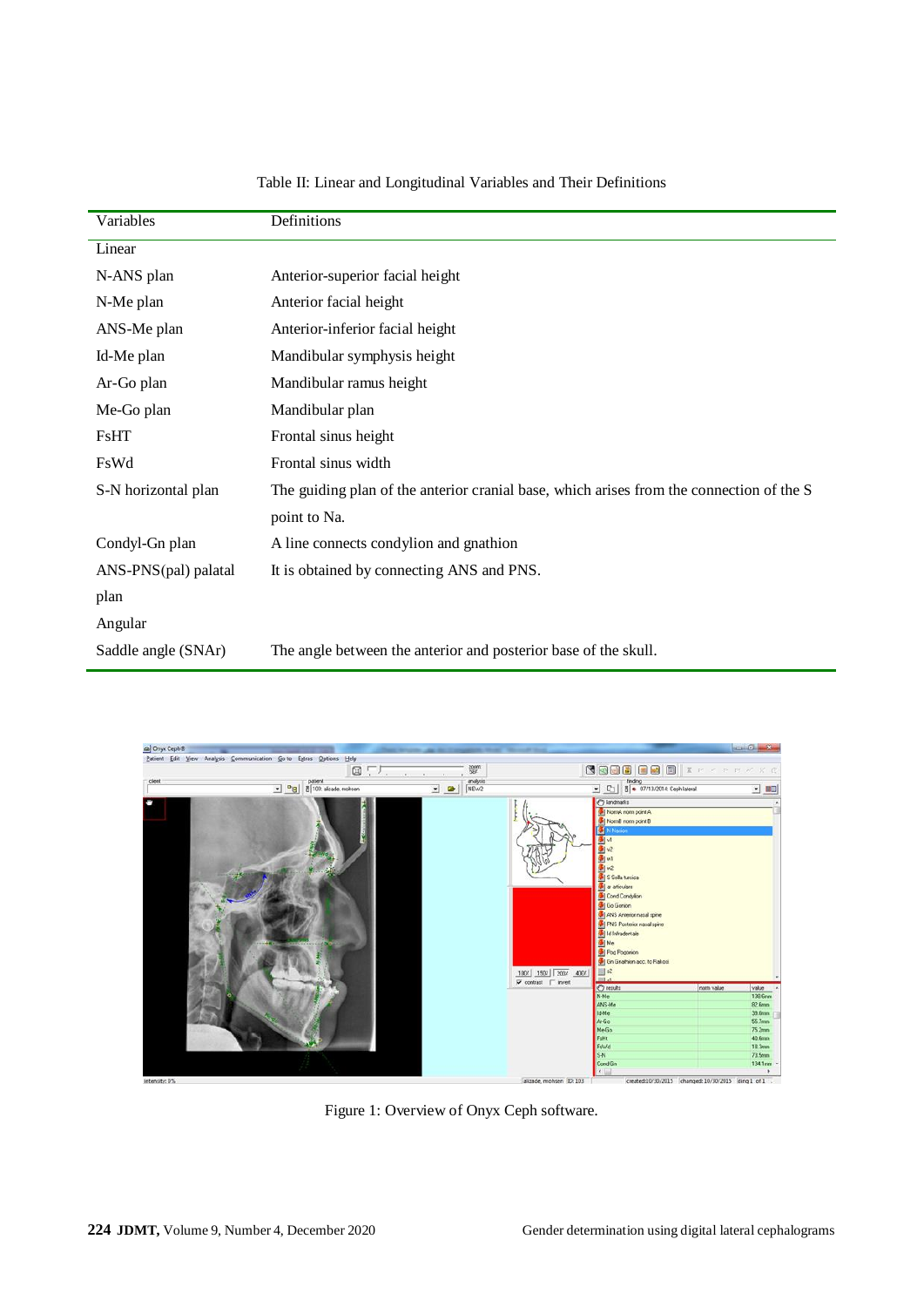

Figure 2: Craniomandibular variables measured in this study.

#### **Results**

The mean and standard deviation of the patients' age was  $24.03 \pm 5.20$  and the minimum and maximum age was 18 and 50 years, respectively. (Table III)

The mean and standard deviation of the patients' age was  $24.03 \pm 5.20$  (were 22.98 $\pm 4.12$  for males and 24.68  $\pm 5.70$ for females ) and the minimum and maximum age was 18 and 50 years, respectively. (Table III)

Table IV lists the results of tracing based on the gender, which included 11 linear variables and one angular variable. Moreover, independent t-test was used to compare the presence or absence of significant differences between the mean of the variables in each group  $(p \le 0.001)$  (Table IV).

According to the Table IV, it could be concluded that the mean of all studied variables except for SNAr was higher in the male than female and Cond-Gn and N-Me were the most determinant linear variables.

Differential analysis equations by incorporating all independent variables into the model

#### Differential analysis equation

According to Table V, coefficients and constant values of the differential analysis equation were used to obtain the discriminant score.

The equation is as follows.

Table V: Coefficients and constant values of the differential analysis equation to obtain the discriminant score.

D= -19.626+0.07(N-Me)+0.106(Ar-Go)+0.066(Me-Go)+0.161(FsWd)

If the value obtained from the equation was greater than zero , it was more likely to be male and if the value was lower than zero it was more likely to be female. Also, the closer the value was to  $+1.14$ , the more likely it was to be male and the closer the value was to -1.14, the more likely it was to be female.

The other concept in differential analysis is centroid. Centroids are the mean discriminant values for each group. The centroid table is used to base the cutting point for classifying the samples. If the two groups have equal numbers, the best sectioning point is the mean of the two centroid values. (Table VI)

According to the above table, the sectioning point value is zero. This means that if the discriminant score of a person is positive, that person is likely to be male, and if negative, she is more likely to be female. In 85.1% of cases the male gender was detected correctly and in 89.1% of cases the female gender was correctly identified. (Table VII)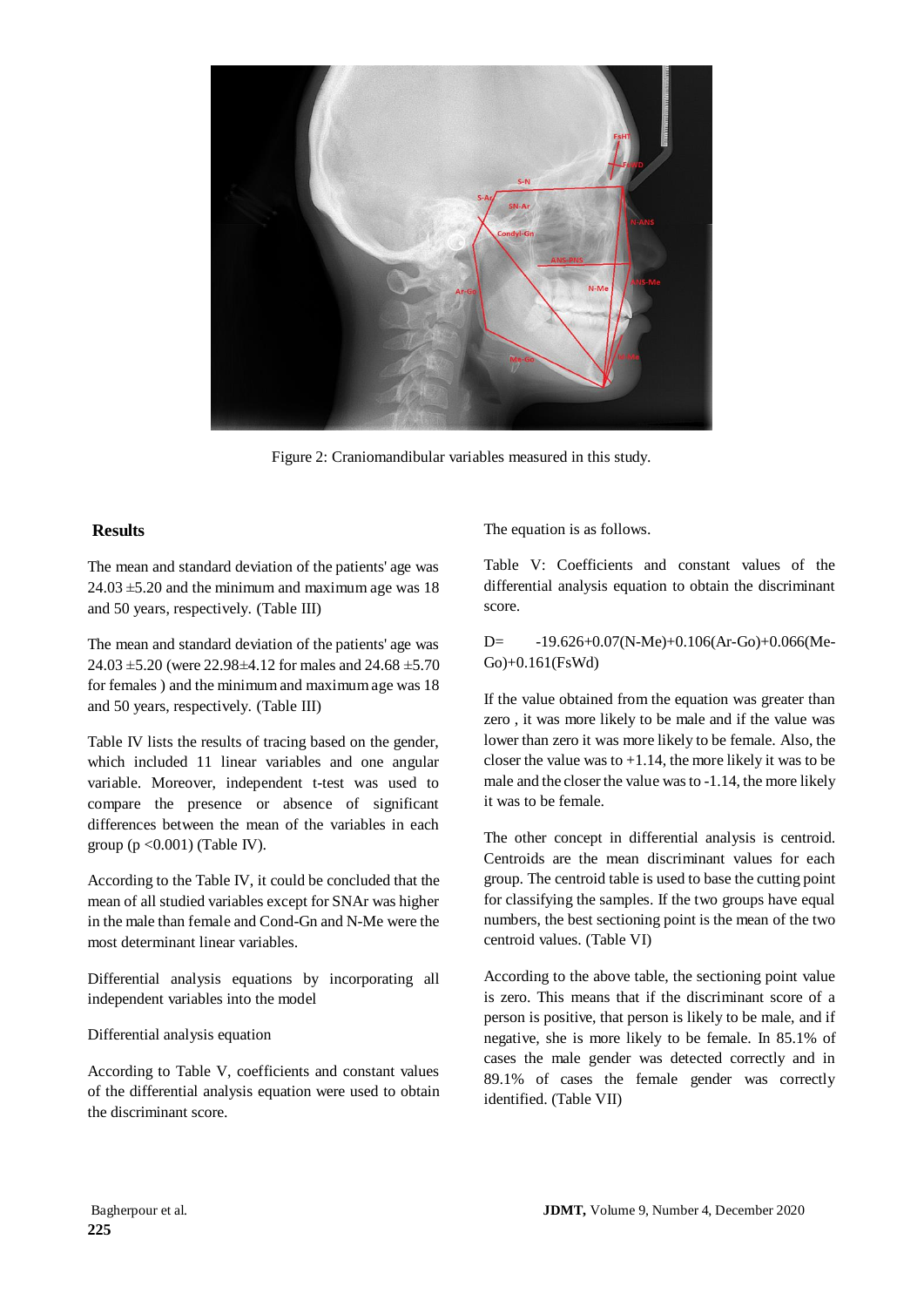Table III: Descriptive findings of the age of the patients by sex

| Gender | Mean  | N   | <b>SD</b> | Minimum | Maximum |
|--------|-------|-----|-----------|---------|---------|
| Male   | 22.98 | 61  | 4.121     | 18      | 35      |
| Female | 24.68 | 99  | 5.700     | 18      | 50      |
| Total  | 24.03 | 160 | 5.207     | 18      | 50      |

Table IV: Descriptive statistical findings and t-value of cephalometric variables by sex.

| Parameters     | Gender | ${\bf N}$ | Mean     | <b>SD</b> | Std. Error Mean | t        | P-value |
|----------------|--------|-----------|----------|-----------|-----------------|----------|---------|
| N-ANS          | Male   | 101       | 50.6511  | 4.71474   | .46913          | 6.755    | < .001  |
|                | Female | 101       | 46.5144  | 3.95580   | .39362          |          |         |
| N-Me           | Male   | 101       | 121.6481 | 7.25082   | .72148          | 10.519   | < .001  |
|                | Female | 101       | 111.8784 | 5.87816   | .58490          |          |         |
| ANS-Me         | Male   | 101       | 71.8135  | 5.80670   | .57779          | 6.795    | < .001  |
|                | Female | 101       | 66.5843  | 5.10858   | .50832          |          |         |
| Id-Me          | Male   | 101       | 33.7589  | 2.68212   | .26688          | 8.371    | < .001  |
|                | Female | 101       | 30.7007  | 2.50717   | .24947          |          |         |
| $Ar-Go$        | Male   | 101       | 48.4123  | 4.88795   | .48637          | 9.378    | < .001  |
|                | Female | 101       | 42.0024  | 4.82655   | .48026          |          |         |
| Me-Go          | Male   | 101       | 74.1946  | 4.78757   | .47638          | 8.112    | < .001  |
|                | Female | 101       | 68.6281  | 4.96372   | .49391          |          |         |
| FsHt           | Male   | 101       | 28.7406  | 5.90622   | .58769          | 4.594    | < .001  |
|                | Female | 101       | 24.8845  | 6.02359   | .59937          |          |         |
| FsWd           | Male   | 101       | 13.3925  | 3.04056   | .30255          | 8.927    | < .001  |
|                | Female | 101       | 10.0229  | 2.26801   | .22568          |          |         |
| $S-N$          | Male   | 101       | 70.0996  | 3.14621   | .31306          | 8.499    | < .001  |
|                | Female | 101       | 66.5057  | 2.85687   | .28427          |          |         |
| Cond-Gn        | Male   | 101       | 118.9933 | 6.96046   | .69259          | 11.498   | < .001  |
|                | Female | 101       | 108.5441 | 5.91381   | .58845          |          |         |
| <b>ANS-PNS</b> | Male   | 101       | 48.8425  | 3.28738   | .32711          | 5.570    | < .001  |
|                | Female | 101       | 46.4138  | 2.89749   | .28831          |          |         |
| <b>SNAr</b>    | Male   | 101       | 121.0178 | 6.27053   | .62394          | $-1.324$ | .187    |
|                | Female | 101       | 122.1262 | 5.60771   | .55799          |          |         |

Table V: Coefficients and constant values of the differential analysis equation to obtain the discriminant score.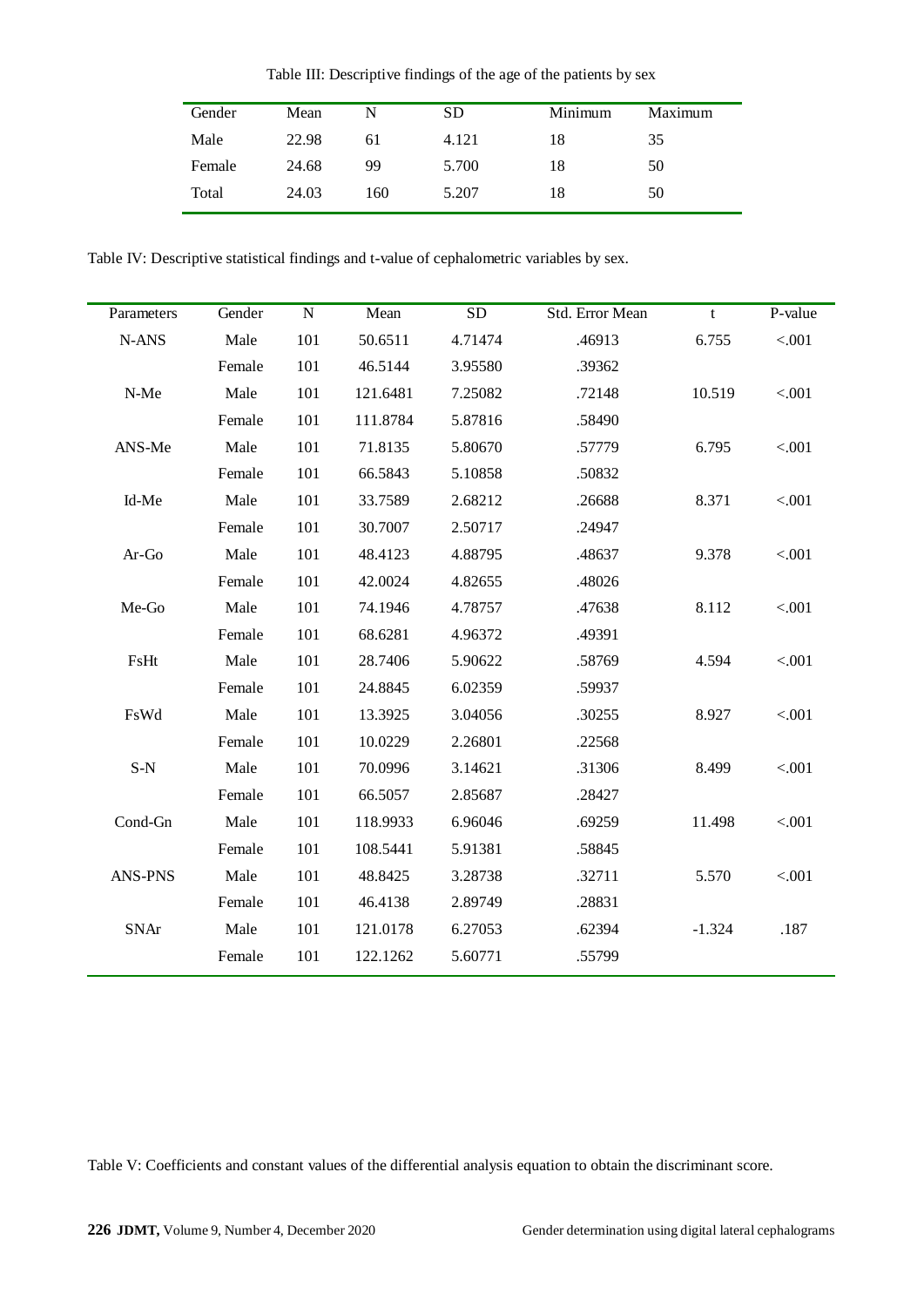| <b>Canonical Discriminant Function Coefficients</b> |           |  |  |  |  |  |
|-----------------------------------------------------|-----------|--|--|--|--|--|
| Function                                            |           |  |  |  |  |  |
|                                                     |           |  |  |  |  |  |
| N-Me                                                | .070      |  |  |  |  |  |
| Ar-Go                                               | .106      |  |  |  |  |  |
| Me-Go                                               | .066      |  |  |  |  |  |
| FsWd                                                | .161      |  |  |  |  |  |
| (Constant)                                          | $-19.626$ |  |  |  |  |  |
|                                                     |           |  |  |  |  |  |

Unstandardized coefficients

Table VI: Centroid values associated with either sex

| Functions at Group Centroids                                             |                 |  |  |  |  |
|--------------------------------------------------------------------------|-----------------|--|--|--|--|
| Gender                                                                   | <b>Function</b> |  |  |  |  |
|                                                                          |                 |  |  |  |  |
| Male                                                                     | 1.140           |  |  |  |  |
| Female                                                                   | $-1.140$        |  |  |  |  |
| Instandardized cononical discriminant functions evaluated at group means |                 |  |  |  |  |

Unstandardized canonical discriminant functions evaluated at group means

Table VII: Predictive findings of the group membership based on discriminant analysis.

| Female    | Male        | Female    | Male        |     |        |
|-----------|-------------|-----------|-------------|-----|--------|
| 15(14.9%) | 86(85.1%)   | 15(14.9%) | 86(85.1%)   | 101 | Male   |
| 91(90.8%) | $10(9.9\%)$ | 90(89.1%) | $10(9.9\%)$ | 101 | Female |

#### **Discussion**

As stated in a previous study, the most important step in identifying an adult is to determine gender, which makes it easier to identify age and height (30). It is notable that gender determination by skull has been the subject of many morphological and craniometric examinations. Since morphological studies are subjective and have high inter-observer variability, their results may not be very reliable, but craniometric studies are more objective and their results could be reproduced (2, 14). Therefore, craniometric studies of the human skeleton are of great importance in anthropological and forensic studies due to their high resistance to degradation processes after death. Moreover, these studies can be performed directly on the skeletal bones or by comparing pre- and post-mortem radiographs (1). To the investigators' knowledge, only one craniometric study of gender determination by frontal sinus evaluation in CT images has been performed in Mashhad, Iran (31). The present study investigated 202 digital lateral cephalograms belonging to patients in the

age range of 18 to 50 years. Since craniofacial growth is complete and hormones have completed the bone changes at the age of 18, minimum age to be included in the study was set accordingly (30). Moreover, the maximum age was 50 years because research has shown that craniomandibular parameters changed during the aging process (2). At first, the landmarks were initially identified in the radiographs and then the variables included 11 linear and one angular variable were measured by onyxceph®2.6 software. Finally, the results entered the Microsoft Excel. In order to analyze datas, Discriminant Function Analysis was used in two ways so that it included all independent variables in the model. Therefore, the discriminant analysis technique provided a relatively simple and objective method for predicting gender in a valid and computable way; for this reason, it is widely used in the contemporary craniometric studies. To date, differential analysis for gender determination has not been studied in this way the Iranian population of Mashhad city, and since differences between the two genders in a particular race were not similar to another

Bagherpour et al. **JDMT,** Volume 9, Number 4, December 2020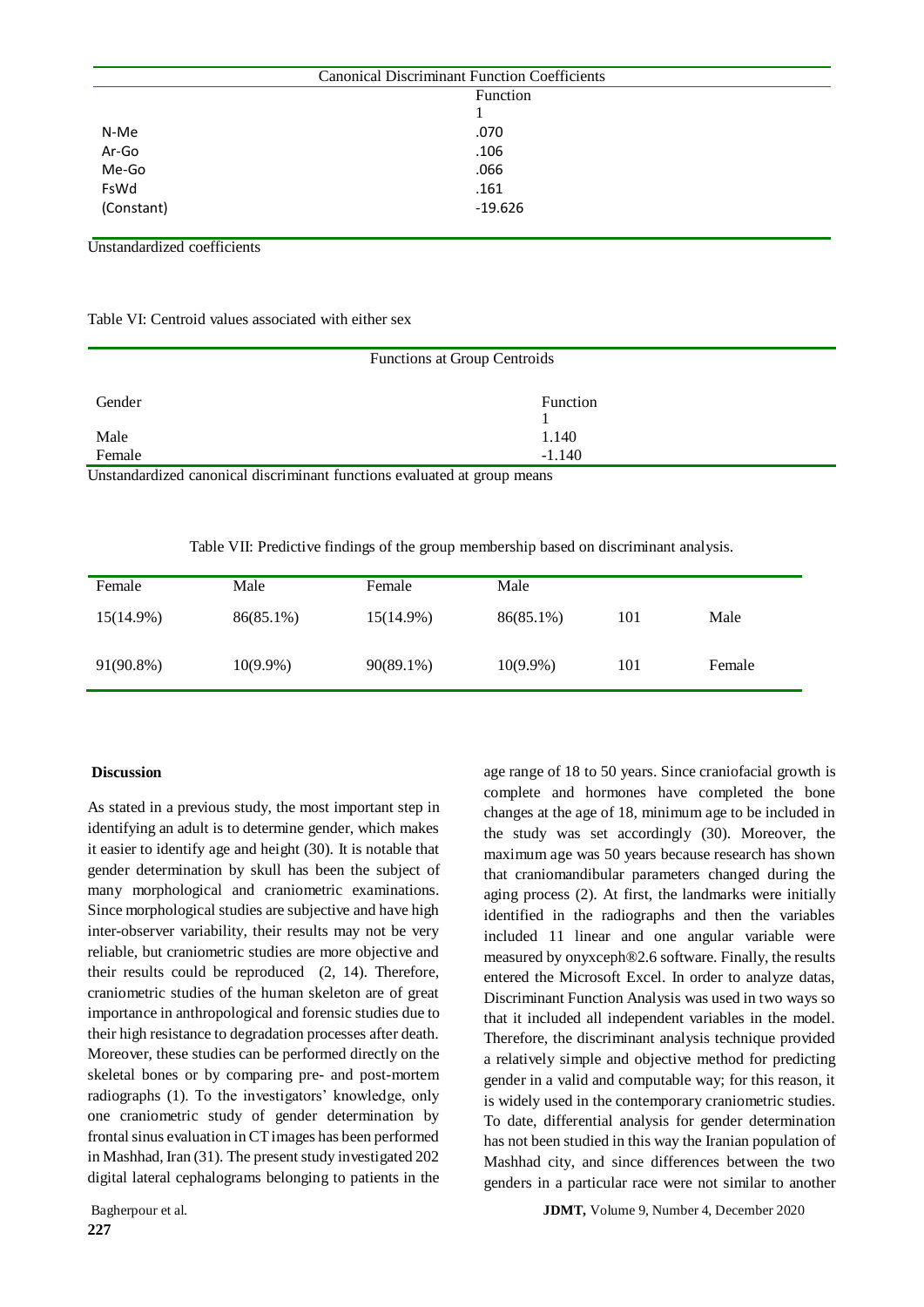population, the discriminant analysis technique should be individually applied to each population for obtaining the standard and correct results (23). According to the results of independent t-test, there was a statistically significant difference in all linear variables and mean value was higher in males than females (P<0.05). However, for the SNAr angular variable, there was no significant difference between the males and females, indicating that most of the maxilla and mandibular variables were different in both genders. This was supported by the findings of most previous observations of craniometric studies, in which the men's skull was larger than the women's (2, 10, 14, 15, 23).

According to the results of analysis, N-Me, Ar-Go, Me-Go, and FsWd played a crucial role in generating the differential analysis equation. In their study, Veyre-Goulet et al. found that the frontal and skull base were the most differentiated areas of the skull between the two sexes, although the frontal area was more helpful in determining sex and FsWd. (Sinus width) and FsHt (sinus height) were also included (14). In addition, Asmaa T. Uthman et al. (2010) studied the frontal sinuses in spiral CT scan images and found that no two images were alike and even the frontal sinuses of identical twins were different; therefore, they could be compared to fingerprint in this respect. Consequently, it is of high importance to measure the frontal sinus for sex determination (1). In another study, Kanchan R. Patil et al. studied the lateral cephalometers and concluded that FsHt and N-ANS were less helpful in determining sex in comparison to other variables. In this study, N-Me was identified as the most valid variable in sex determination (23). As in our study, ANS-Me and Id-Me were among the variables that had a little effect on the gender determination. Furthermore, Venkatesh G. Naikmasur et al. (2010) demonstrated that lower facial height (ANS-Me) and symphyseal height (Id-Me) had the smallest difference between the sexes in the Tibetan population (2). Moreover, among the parameters found in the mandible in this study, Ramus height (Ar-Go) was one of the strongest determinants of sex determination in both Tibetan and Indian populations. Similarly, Ar-Go in our study played a key role in the equation and gender determination, but unlike Naikmasur's study, N-Me and Me-Go were found to be effective in our study (2). However, the present study showed that N-ANS did not play an important role in sex determination that is similar to Kanchan R. Patil's (2005) study, in which this variable did not contribute to sex determination. According to Hongmei Dong's (2015) study, the maximum mandibular ramus height (Condyl-Go) was the only indicator that did not have the greatest impact on sex determination. This result is consistent with our study's finding (32). Fernando Toledo de Oliveira et al. (2015) also studied the

University of Medical Sciences, for providing the grant no. 921218, without which this study could not have been done. Present paper is the result of Shiva Motaghi's undergraduate thesis (no. 2748).

**Conclusion**

higher in the males.

**Conflict of interest** 

**Acknowledgment**

#### **References**

1. Uthman AT, Al-Rawi NH, Al-Naaimi AS, Tawfeeq AS, Suhail EH. Evaluation of frontal sinus and skull measurements using spiral CT scanning: an aid in unknown person identification. Forensic Sci Int. 2010;197(1-3):124-126. e1-. e7.

maximum remus length in lateral cephalometers. This variable was only different between males and females at age of 16 to 20 years and was higher in males; however, overall analysis in this study showed that Ramus Length was not appropriate for sex differentiation (33). Finally, Wankhede et al.'s (2015) study directly measured various indices in the mandibular bones, including Gonion condylar height, but according to the discriminant analysis, this variable did not play a significant role in determining gender, and the projection length of the

corpus of mandible had the greatest effect (34).

Based on the present study findings, gender was correctly diagnosed in 87.6% of cases (84.2% in males and 91.1% in females). FsWd, Me-Go, N-Me, and Ar-Go were the most valid variables and the gender was correctly diagnosed in 87.6% of cases only by measuring these variables. Moreover, the mean of all linear variables was

In addition, SNAr, the angular variable was greater in females but this difference was not significant. Therefore, it could be concluded that the measurement of craniomandibular parameters in the Iranian population of Mashhad city would play an important role in the sex determination of human remains with unknown identity.

The authors declare that they have no conflict of interest**.**

This study was made possible through the bountiful support of the Vice Chancellor for Research, Mashhad

2. Naikmasur VG, Shrivastava R, Mutalik S. Determination of sex in South Indians and immigrant Tibetans from cephalometric analysis and discriminant functions. Forensic Sci Int. 2010;197(1-3):122-125. e1-. e6.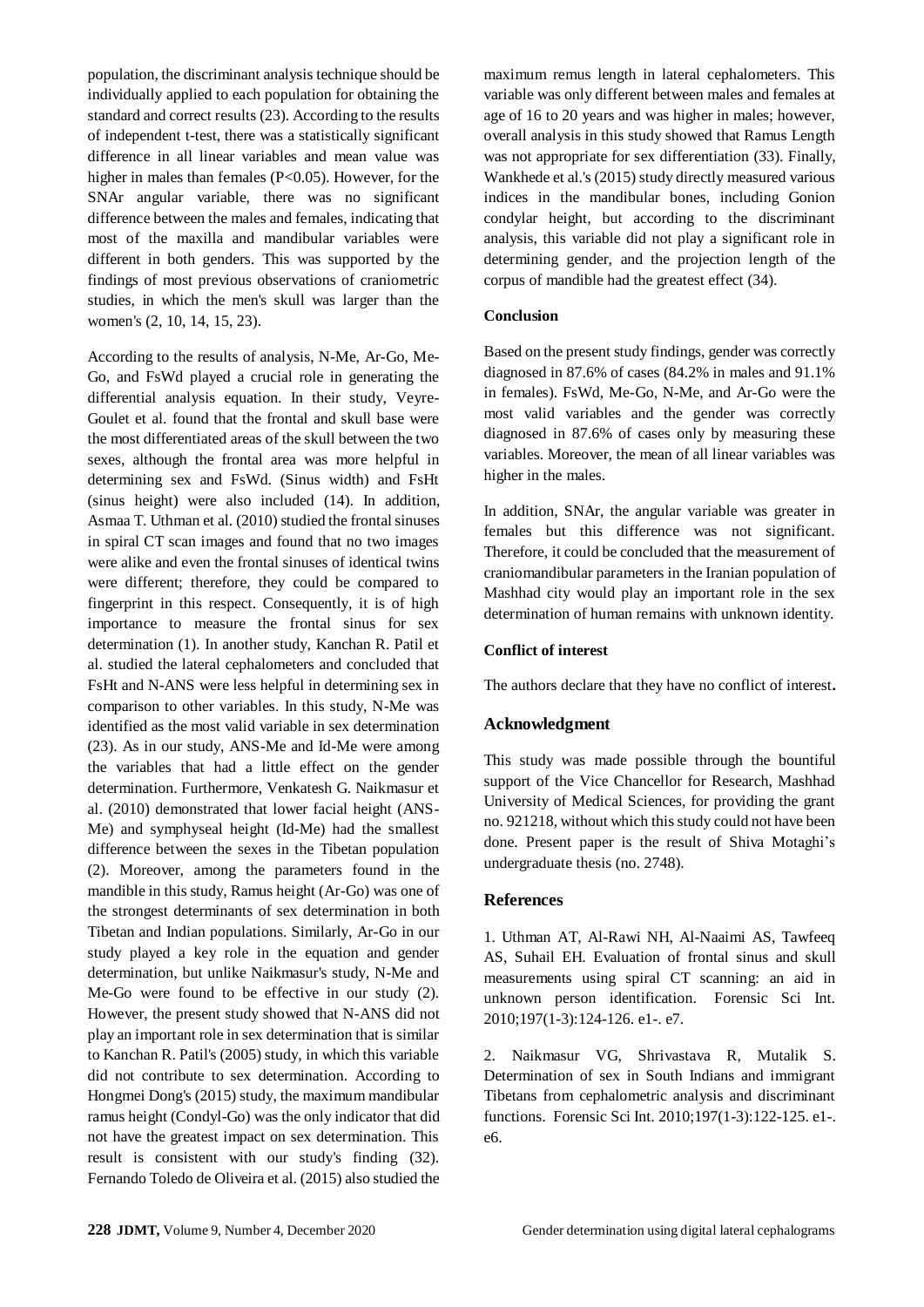3. Schmittbuhl M, Le Minor J, Taroni F, Mangin P. Sexual dimorphism of the human mandible: demonstration by elliptical Fourier analysis.Int J Legal Med. 2001;115(2):100-101.

4. Williams BA, Rogers TL. Evaluating the accuracy and precision of cranial morphological traits for sex determination. J Forensic Sci. 2006;51(4):729-735.

5. Bansal N, Sheikh S, Bansal R, Pallagati S. Correlation between lip prints and finger prints in sex determination and pattern predominance in 5000 subjects. J Forensic Odontostomatol. 2013;31(1):8-11.

6. Kaul R, Padmashree SM, Shilpa PS, Sultana N, Bhat S. Cheiloscopic patterns in Indian population and their efficacy in sex determination: A randomized crosssectional study. J Forensic Dent Sci. 2015;7(2):101-105.

7. Sharma V, Ingle NA, Kaur N, Yadav P. Identification of sex using lip prints: A clinical study. J Int Soc Prev Community Dent. 2014;4(Suppl 3):S173-176.

8. Kesterke MJ, Raffensperger ZD, Heike CL, Cunningham ML, Hecht JT, Kau CH, et al. Using the 3D Facial Norms Database to investigate craniofacial sexual dimorphism in healthy children, adolescents, and adults. Biol Sex Differ. 2016;7(1):23-26.

9. Kimmerle EH, Ross A, Slice D. Sexual dimorphism in America: geometric morphometric analysis of the craniofacial region. J Forensic Sci. 2008;53(1):54-57.

10. Robinson MS, Bidmos MA. The skull and humerus in the determination of sex: reliability of discriminant function equations. Forensic Sci Int. 2009;186(1-3):86. e1-. e5.

11. Luo L, Wang M, Tian Y, Duan F, Wu Z, Zhou M, et al. Automatic sex determination of skulls based on a statistical shape model. Comput Math Methods Med. 2013;2013 :251-258.

12. Guyomarc'h P, Bruzek J. Accuracy and reliability in sex determination from skulls: a comparison of Fordisc® 3.0 and the discriminant function analysis. Forensic Sci Int. 2011;208(1-3):180. e1-. e6.

13. Murail P, Bruzek J, Houët F, Cunha E. DSP: a tool for probabilistic sex diagnosis using worldwide variability in hip-bone measurements. Bull Mémo Socié Anthropo . 2005(17 (3-4)):167-176.

14. Veyre‐Goulet SA, Mercier C, Robin O, Guérin C. Recent human sexual dimorphism study using cephalometric plots on lateral teleradiography and

discriminant function analysis. J Forensic Sci. 2008;53(4):786-789.

15. Kranioti EF, İşcan MY, Michalodimitrakis M. Craniometric analysis of the modern Cretan population. Forensic Sci Int. 2008;180(2-3):110. e1-. e5.

16. Decker SJ, Davy‐Jow SL, Ford JM, Hilbelink DR. Virtual determination of sex: metric and nonmetric traits of the adult pelvis from 3D computed tomography models. J Forensic Sci. 2011;56(5):1107-1114.

17. Al Shehri F, Soliman KE. Determination of sex from radiographic measurements of the humerus by discriminant function analysis in Saudi population, Qassim region, KSA. Forensic Sci Int. 2015;253:138. e1- . e6.

18. Rissech C, Schaefer M, Malgosa A. Development of the femur—implications for age and sex determination. Forensic Sci Int. 2008;180(1):1-9.

19. Iqbal R, Zhang S, Mi C. Reliability of mandibular canine and mandibular canine index in sex determination: A study using Uyghur population. J Forensic Leg Med. 2015;33:9-13.

20. Manchanda AS, Narang RS, Kahlon SS, Singh B. Diagonal tooth measurements in sex assessment: A study on North Indian population. J Forensic Dent Sci. 2015;7(2):126-129.

21. Sreedhar G, Sumalatha MN, Ramesh G, Nagarajappa R, Murari A, Agrawal A. Dimorphic mandibular canines in gender determination in Moradabad population of Western Uttar Pradesh. J Forensic Dent Sci. 2015;7(1):32-36.

22. Boaz K, Gupta C. Dimorphism in human maxillary and madibular canines in establishment of gender. J Forensic Dent Sci. 2009;1(1):42-47.

23. Patil KR, Mody RN. Determination of sex by discriminant function analysis and stature by regression analysis: a lateral cephalometric study. Forensic Sci Int. 2005;147(2-3):175-180.

24. Bibby R. A cephalometric study of sexual dimorphism. Am J Orthod. 1979;76(3):256-259.

25. Bhardwaj D, Kumar JS, Mohan V. Radiographic evaluation of mandible to predict the gender and age. J Clin Diagn Res: JCDR. 2014;8(10):ZC66-70.

26. Poongodi V, Kanmani R, Anandi M, Krithika C, Kannan A, Raghuram P. Prediction of age and gender using digital radiographic method: A retrospective study. J Pharm Bioallied Sci 2015;7(Suppl 2):S504-508.

Bagherpour et al. **JDMT,** Volume 9, Number 4, December 2020